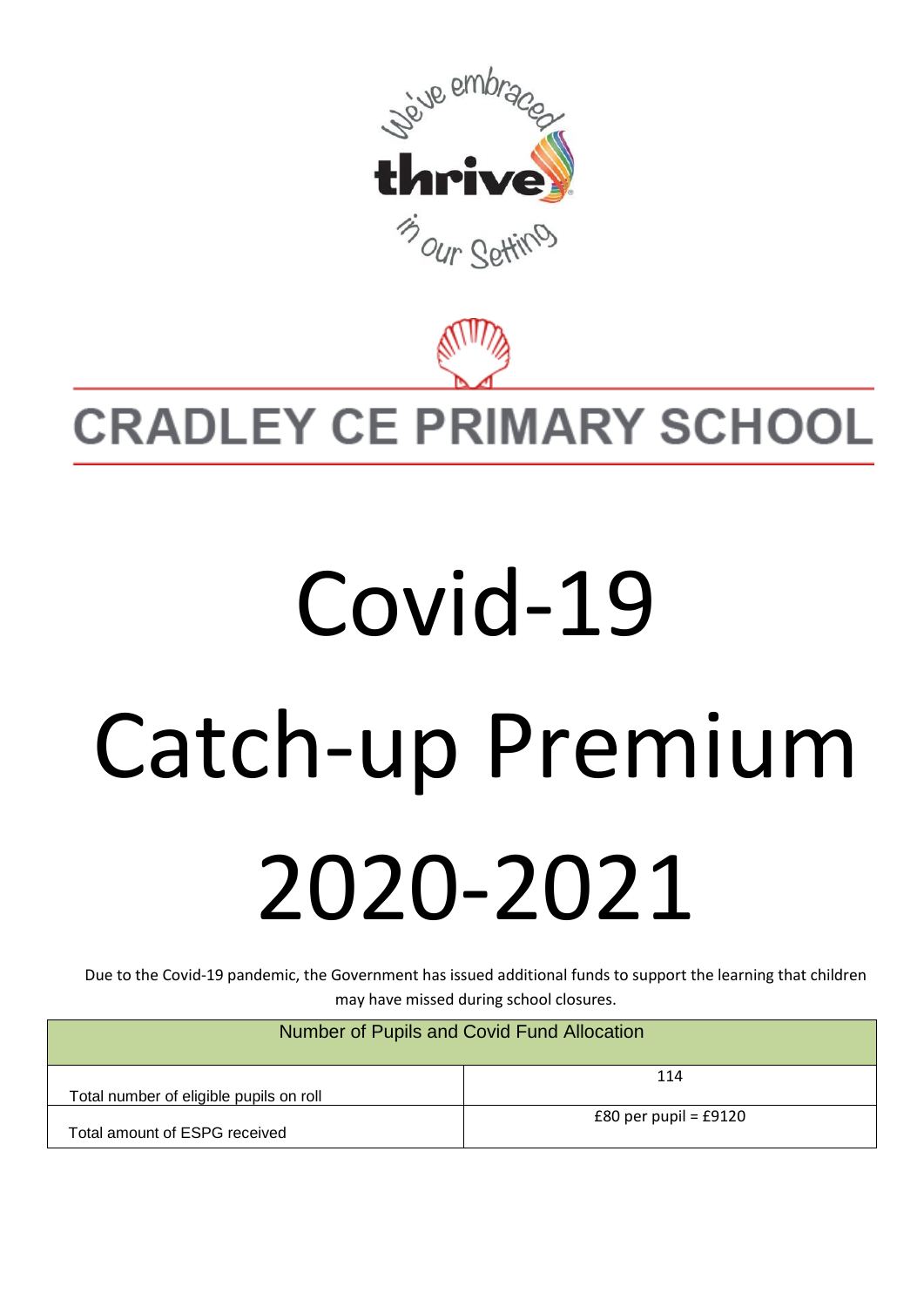## The DfE state:

*As with all government funding, school leaders must be able to account for how this money is being used to achieve our central goal of schools getting back on track and teaching a normal curriculum as quickly as possible. Given their role in ensuring schools spend funding appropriately and in holding schools to account for educational performance, governors and trustees should scrutinise schools' approaches to catch-up from September, including their plans for and use of catch-up funding. This should include consideration of whether schools are spending this funding in line with their catch-up priorities, and ensuring appropriate transparency for parents.*

Schools should use this funding for specific activities to support their pupils to catch up for lost teaching over the previous months, in line with the guidance on curriculum expectations for the next academic year.

Schools have the flexibility to spend their funding in the best way for their cohort and circumstances.

To support schools to make the best use of this funding, the Education Endowment Foundation (EEF) has published a coronavirus (COVID-19) support guide for schools with evidence-based approaches to catch up for all students. Schools should use this document to help them direct their additional funding in the most effective way.

At Cradley we will be focussing our main teaching to develop all learners, whatever their starting attainment level. We will also support those lower attainers and those that have not made expected progress based on our baseline assessments with some additional 'catch-up' work. Below is listed the ways in which Cradley C of E Primary will be spending the 'catch-up' money.

| <b>Action</b>                                                    | <b>Reasoning</b>                                                                                                                                                                                                                                                                                                                                                                                                                                                                                                                                                        | Cost |
|------------------------------------------------------------------|-------------------------------------------------------------------------------------------------------------------------------------------------------------------------------------------------------------------------------------------------------------------------------------------------------------------------------------------------------------------------------------------------------------------------------------------------------------------------------------------------------------------------------------------------------------------------|------|
| <b>Mathletics online programme</b>                               | Have a pre-teach week before each unit of<br>work for those who have missed it in<br>lockdown<br>to use a mastery approach and not drill and<br>practise style<br>Making formative assessments throughout<br>$\bullet$<br>the pre-teach and the following unit's<br>teaching. This will make sure that we have<br>assessed which children need support and<br>which need extra development.<br>Children have the morning session on the<br>$\bullet$<br>board ready when they come in so that<br>learning can start straight away, making best<br>use of learning time. | £350 |
| Additional 1-2-1 and small group<br>teaching for most vulnerable | Having inspiring 1:1 teaching to raise love of<br>$\bullet$<br>learning and regular reading, stamina for writing<br>with individual praise.<br>Identify the small group/individuals - targets are<br>smart and recordable. Train TAs to what is<br>expected in each session, give key concepts to<br>teach each child.<br>Children who were originally below expected<br>standard are making better than expected<br>progress                                                                                                                                           | £250 |